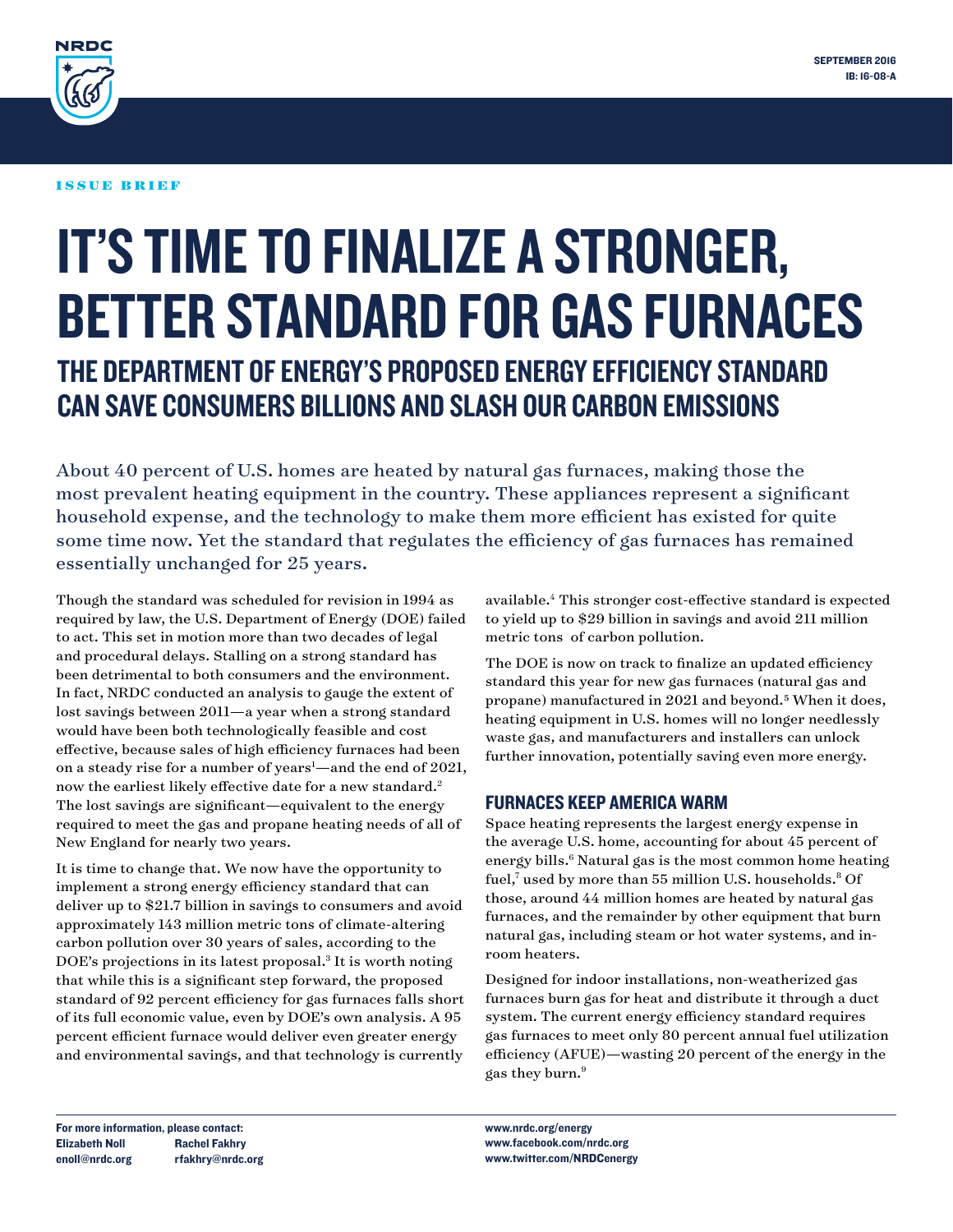## HOLDING DOE'S FEET TO THE FURNACE

A strong energy efficiency standard for natural gas furnaces can save consumers billions of dollars and drastically reduce carbon emissions. It's time for the U.S. Department of Energy to update the standard.

*Heating—Biggest Home Energy Expense* 

 $\boldsymbol{\omega}$ 

of our energy bill goes toward heating 45% of our energy<br>and the ating<br>toward heating<br> $\frac{100}{9}$  as furnaces

**Communication Communication** 

**ABOUT** of U.S. homes are

*The Cost of Delay*

25 YEARS since energy efficiency<br>significantly updated

 $\begin{minipage}{.4\linewidth} \begin{minipage}{.4\linewidth} \begin{minipage}{.4\linewidth} \end{minipage} \begin{minipage}{.4\linewidth} \begin{minipage}{.4\linewidth} \end{minipage} \end{minipage} \begin{minipage}{.4\linewidth} \begin{minipage}{.4\linewidth} \end{minipage} \end{minipage} \begin{minipage}{.4\linewidth} \begin{minipage}{.4\linewidth} \end{minipage} \end{minipage} \begin{minipage}{.4\linewidth} \begin{minipage}{.4\linewidth} \end{minipage} \end{minipage} \begin{minipage}{.4\linewidth} \begin{minipage}{.4\linewidth} \$ 

*Between 2011-2021, NRDC analysis shows, consumers could have saved:*

**0.32 QUADS OF ENERGY ENOUGH TO MEET** 2 YEARS OF NEW ENGLAND'S GAS AND PROPANE HEATING NEEDS

> **22 million tons OF CARBON POLLUTION** EQUAL TO THE ANNUAL EMISSIONS OF MORE THAN **4 MILLION** CARS

### *Who Benefits from an Updated Standard?*

 $\boldsymbol{\Omega}$ 

### HOMEOWNERS RENTERS

who often lack time or information to shop for a more efficient model

who often have higher energy bills when landlords install cheapest, least-efficient furnaces

which spend a larger chunk of their budget on heating

LOW-INCOME **HOUSEHOLDS** 

# EVERY

because improving efficiency reduces climate-changing carbon pollution, while standards spur innovation in furnace technology and installation

Roughly 50 percent of furnaces on the market today use condensing technology, which captures excess heat from the water vapor that would otherwise be lost up the chimney.<sup>10</sup> These models, known as condensing furnaces, meet or exceed a 90 percent AFUE, with models up to 98 percent efficient.

### MISSED OPPORTUNITIES

The failure to update the minimum furnace efficiency standard diminishes our chance to save on energy bills and cut carbon emissions.

NRDC estimated the energy savings and pollution  $reductions<sup>11</sup>$  that would have occurred between  $2011-a$ year when a 92 percent AFUE standard was technologically feasible and cost-effective—and the end of 2021, now the earliest likely effective date for a new DOE standard. (DOE in 2015 proposed<sup>12</sup> that a 92 percent AFUE standard take effect in 2021.) Our analysis shows that in just those 11 years, a 92 percent AFUE standard would have saved 0.32 quads of energy—enough to meet New England's gas and propane heating needs for nearly two years. In addition, it would have avoided 22 million tons of harmful carbon pollution, equivalent to the annual emissions of more than 4 million cars.

Minimum efficiency standards are a proven approach to spreading the benefits of efficient technologies, and a stronger furnace standard would ensure the efficiency of all furnaces on the market. This more efficient market would be especially helpful to renters, most of whom pay for utilities but are unable to choose their furnaces. An improved standard would force landlords to purchase efficient furnaces and save renters money. This may be especially valuable for occupants of affordable multifamily housing, whose energy bills typically consume a disproportionately large chunk of household income.<sup>13</sup> Without a stronger standard, most landlords have few incentives to install anything but the cheapest (and usually least efficient) furnaces—burdening their tenants with higher utility bills.

Even homeowners who are free to choose their heating equipment may lack the time or information necessary to select more efficient furnaces, especially when they need to quickly replace one that fails during the winter. Even when time is not an issue, consumers tend to focus on shortterm, up-front expenses rather than long-term, life-cycle costs.14 An improved furnace standard would ensure that all consumers enjoy the benefits of highly efficient furnaces, regardless of income or circumstance.

An updated standard for gas furnaces can also spur further innovation in furnace technology and installation solutions. When manufacturers enhance the energy efficiency of their products, these products often outperform the minimum federal standard at a lower cost than that projected by the DOE.15,16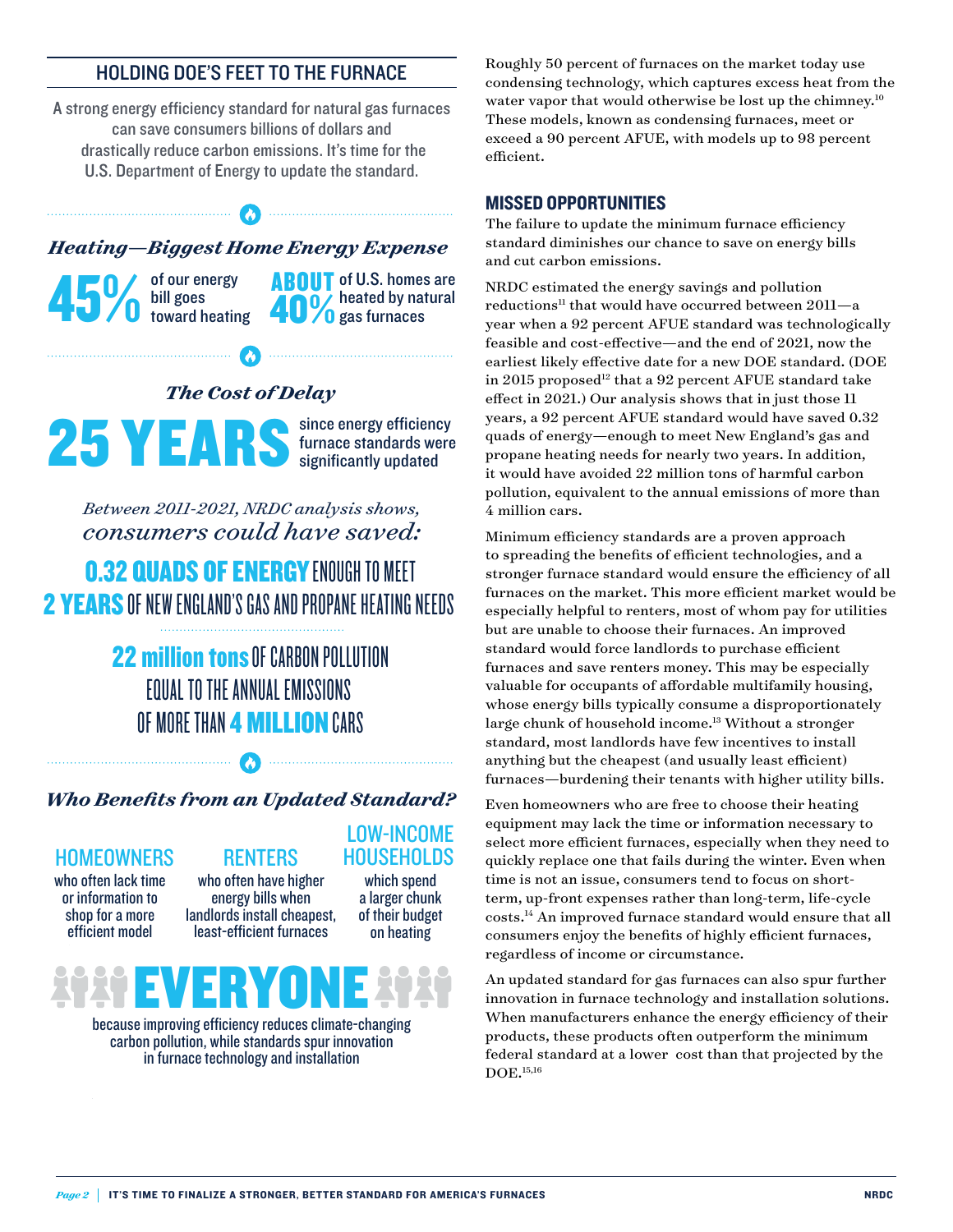### MOMENTUM BUILDS TO FINALIZE A STRONG STANDARD

The DOE has powerful momentum to finalize a strong standard, slashing consumer utility bills and collective carbon emissions alike. In fact, the DOE's 2016 proposal is in many ways the result of collaboration among industry, efficiency advocates, and various other stakeholders.

In early 2015, the DOE [proposed](https://www1.eere.energy.gov/buildings/appliance_standards/standards.aspx?productid=59&action=viewlive) a 92 percent AFUE national standard for all gas furnaces, which would generate significant benefits for consumers and the environment.<sup>17</sup> The process of improving that proposal spurred productive discussions among efficiency advocates, utilities, manufacturers, consumer groups, and other diverse stakeholders.

Some industry stakeholders, for example, raised concerns that some households with below-average heating needs would not recoup the higher costs of more-efficient equipment. For example, a small or medium-size house in Nashville has moderate heating needs compared with a similar home in Chicago. Thus, the Nashville home would see smaller savings from a 92 percent AFUE furnace, but would still pay the higher fixed costs for equipment and installation that could accompany a more efficient furnace. In response to this concern, the new proposal that DOE just released includes a two-tier standard that requires 92 percent AFUE for larger furnaces and 80 percent for smaller models (at or below 55,000 Btu/hour input capacity). This approach would allow consumers in wellinsulated, small and medium-size homes in moderate and warm climates to continue using noncondensing furnaces.

Other industry stakeholders noted that replacing an old furnace with a high-efficiency model can sometimes require modifying the venting system, which could lead to unusually high installation costs.18 For example, [these cases](http://www.appliance-standards.org/sites/default/files/NRDC Furnace NOPR Comments 10Jul15.pdf) can occur in old row homes lacking an exterior wall to accommodate the requisite exhaust pipe for venting.<sup>19</sup> To address these concerns, DOE accounted for these few cases in its cost calculations in both its 2015 and newest proposals. In both cases, the analysis showed the standard would still be costeffective for the nation. In addition, properly distinguishing a small furnace capacity threshold would address a significant portion of these concerns without compromising the significant savings for the majority of homes that need larger furnaces.

Improved analysis and collaboration have paved the way to finalize the DOE's 2016 proposed standard, which would take effect in early 2022 and cover natural gas and propane furnaces. There is good momentum to implement a strong standard and cut consumer utility bills and carbon emissions.

### THE MARKET IS ALREADY MOVING IN THE RIGHT DIRECTION

The considerable uptake of condensing furnaces, particularly in colder climates, can be credited to a suite of policy tools, including federal [weatherization assistance](http://energy.gov/eere/wipo/weatherization-assistance-program)  [programs,](http://energy.gov/eere/wipo/weatherization-assistance-program) local [utility efficiency programs](http://aceee.org/topics/energy-efficiency-programs-utility-customers), and federal tax credits offered under the [2009 American Reinvestment](https://en.wikipedia.org/wiki/American_Recovery_and_Reinvestment_Act_of_2009)  [and Recovery Act](https://en.wikipedia.org/wiki/American_Recovery_and_Reinvestment_Act_of_2009) (ARRA).20,21,22 While these programs and policies constitute a powerful engine for promoting energy efficiency, market efforts alone are not enough. A strong DOE standard will help the thousands of homeowners that these programs haven't reached save up to \$21.7 billion or \$29 billion with the stronger 95 percent AFUE standard—beyond the current savings.

### SUCCESSFUL POLICIES IN PROMOTING ENERGY EFFICIENT FURNACES

The federal Weatherization Assistance Program was the main force in rolling out high-efficiency condensing furnaces in Wisconsin.23 In the 1990s, state-level program administrators required the use of condensing furnaces, forcing furnace installers to learn how to install them properly. This drove the installation price down and increased demand for condensing furnaces. As a result, in 2006, more than 80 percent of new furnaces sold in Wisconsin were already [ENERGY STAR®](https://www.energystar.gov/products/heating_cooling/furnaces/key_product_criteria)-certified condensing furnaces, which means that they met or exceeded 90 percent AFUE.<sup>24</sup>

Outside of Wisconsin, natural gas utilities have sponsored energy efficiency programs to incentivize purchases of highly efficient furnaces. For example, Norwich Public Utilities in Connecticut offers a \$400 rebate on furnaces rated 95 percent AFUE and above.25 Likewise, in 2010 and 2011, the American Reinvestment and Recovery Act offered a 30 percent tax credit to homeowners nationwide for energy efficiency improvements, including installing energy-efficient furnaces, air conditioners, windows, and doors. This tax credit boosted the sales of condensing furnaces, particularly in 2010.<sup>26</sup>

### TIME TO FINALIZE THE NEW STANDARD

The time for delays is over. U.S. consumers should no longer wait to save billions on their winter heating bills, as well as cut harmful carbon pollution. The DOE should finalize the long-overdue furnace standard.